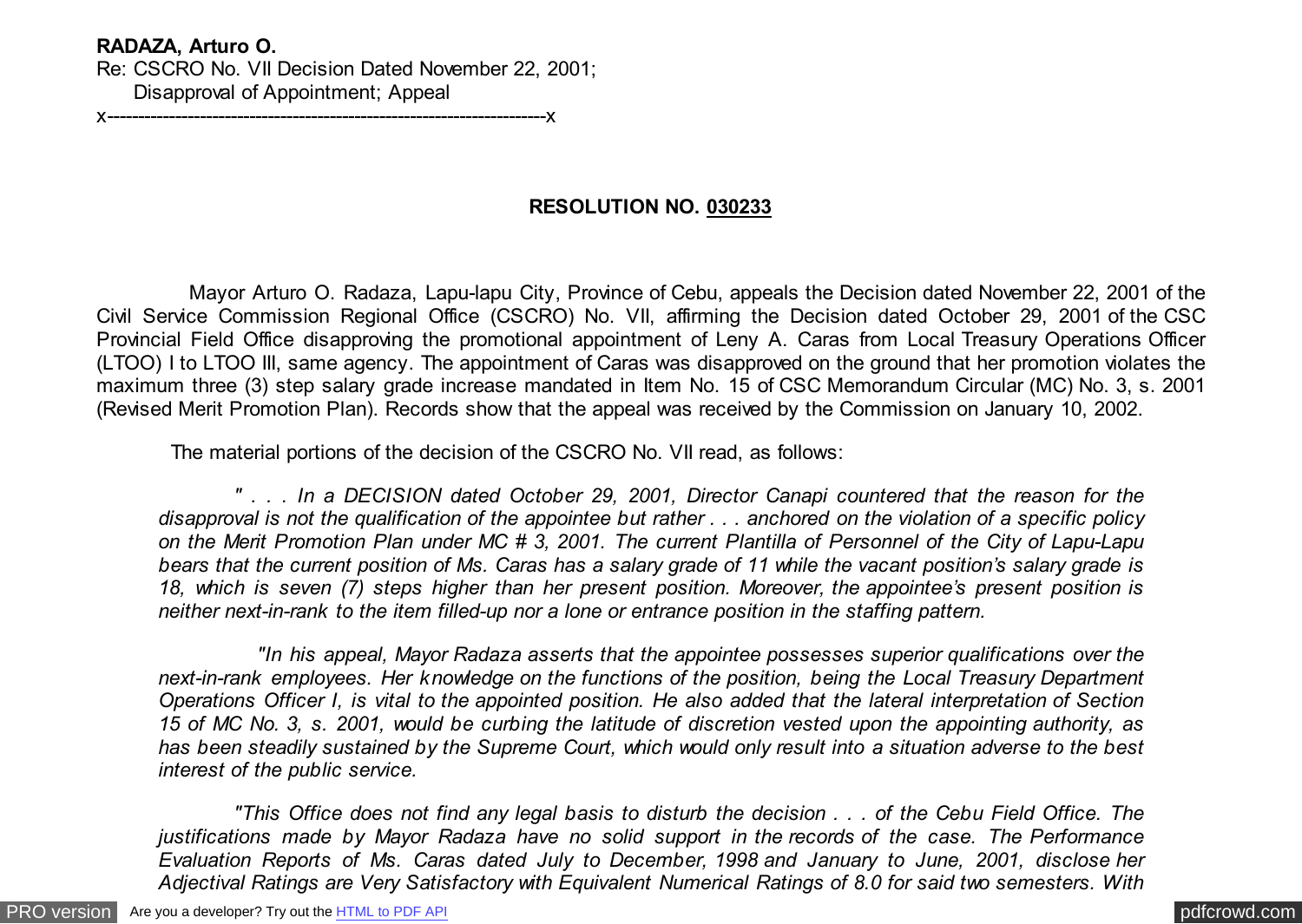*these ratings, we cannot conclude that Ms. Caras was the only applicant deliberated to the position of Local Treasury Operations Officer III. Therefore, it cannot be said that she has superior qualifications and competence compared to the other next-in-rank-employees bearing in mind that the other next-in-rank employees were not even given the chance to join said deliberation.*

## *x x x*

 *" . . . it is also worth noting that in the staffing pattern of said City, there are currently six (6) next-inrank employees who are holding the position of Local Treasury Operations Officer II, who can be considered for deliberation to the position of Local Treasury Operations Officer III, but were denied that privilege.*

### *x x x*

 *"Finally, it is essential to emphasize that as a central personnel agency of the government, one of the functions of the Civil Service Commission is to safeguard the rights and protect the morale of employees. In performing that function, it ensures that its laws are fully implemented and strictly followed.*

 *"WHEREFORE, foregoing premises considered, the decision of the Cebu Field Office is affirmed and the instant appeal of Mayor Arturo O. Radaza from the disapproved appointment of Ms. Leny Caras is dismissed for lack of merit."*

The appeal of Mayor Radaza reads, in part, as follows:

 *"This is an appeal from the decision of the CSC Regional Office VII . . . in disapproving the promotional appointment of Mrs. Leny A. Caras . . . to Local Treasury Operation Officer III . . . on the sole ground that it allegedly violates Item No. 15 of M.C. 3, series of 2001.*

 *" . . . the Regional Director . . . failed to appreciate the following points to wit:*

 *"1. That Mrs. Leny Caras has completed all the academic requirements of her Masteral Degree in Public Administration . . . there is no doubt that she is superior over the other qualified employees.*

 *"2. That . . . Caras was strongly recommended by the Head of the Treasury Department . . . considering that she is very knowledgeable in the field . . .*

 *"3. That during the assignment of . . . Caras to the Licensing Division, she was able to discover anomalous transactions made by the co-employee involving a considerable amount that redounded to the benefit of the City Government.*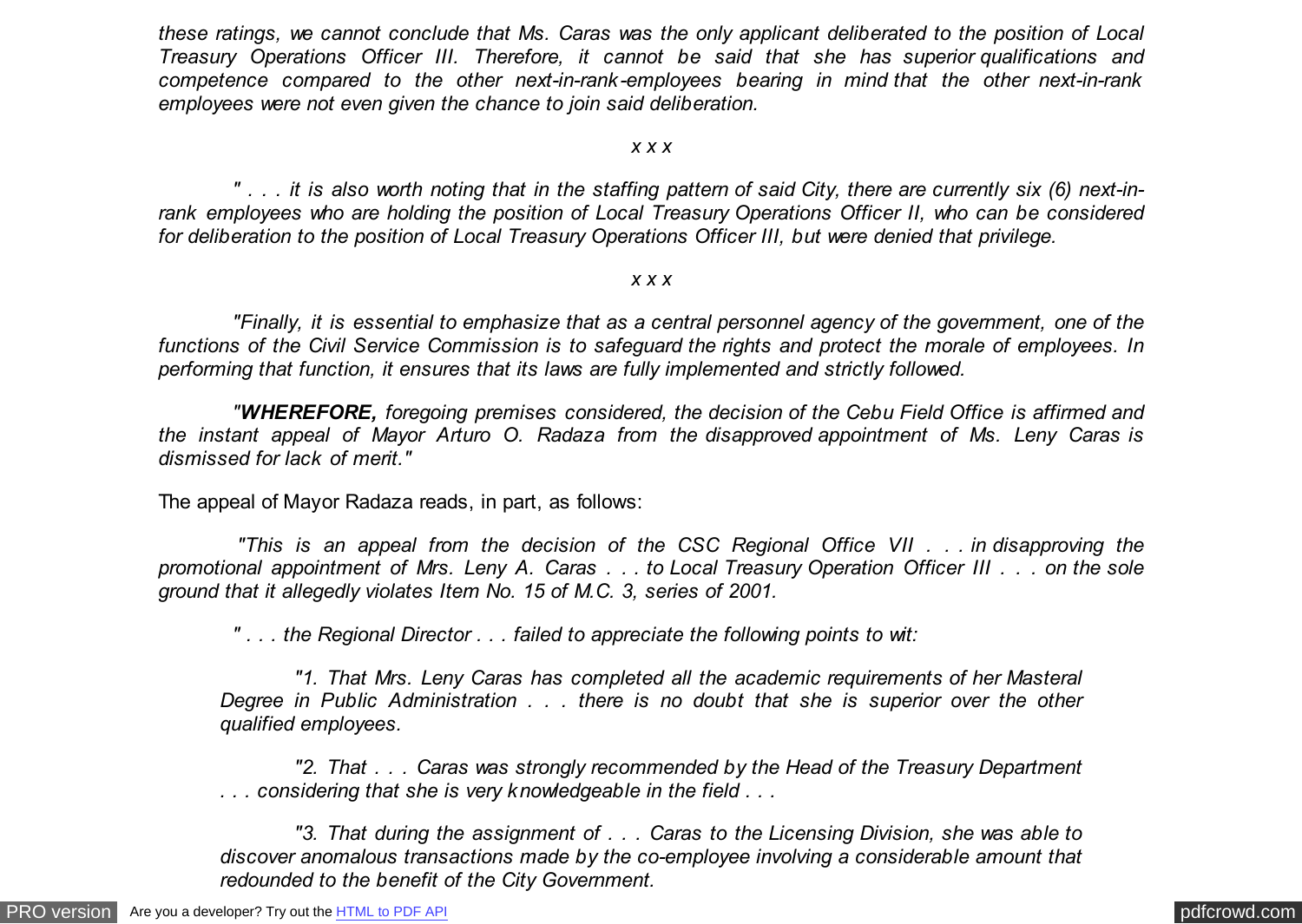*"4. That . . . Caras had been assigned to the said division of the Office of the City Treasurer for more than 7 years . . .*

 *"5. The CSC – Regional Office VII erred in deciding that there are six (6) next in rank employees due to the fact that under the current staffing pattern of the Office of the City Treasurer, there are only two (2) employees who can be considered next in rank . . . but these employees are not available for the said position . . .*

 *" . . . I do believe that Item No. 15 of Memorandum Circular No. 3 series of 2001 shall not be construed with conclusivity (sic) in order to pave the way for the application of a very long time settled jurisprudence enunciated . . . by the Supreme Court that the appointing authority shall be given a wide latitude of discretion in appointing employees provided that the employee to be appointed possesses the minimum qualifications required by the position. This requirement is not only meet (sic) by the appointee . . . but rather she possesses superior qualifications . . .*

 *"In view of the foregoing premises and considering the circumstances presented, the undersigned respectfully requests your good office to reverse the decision of the Civil Service Commission Region VII (sic) from the disapproval to that approval."*

CSCRO No. VII commented on the appeal, as follows:

 *" . . . the contentions that Ms. Leny Caras is superior over the other qualified employees because she has completed the academic requirements of her Masteral degree in Public Administration; that she was strongly recommended by the Head of Treasury Department since she is knowledgeable in the field to which she is appointed; that she was able to discover anomalous transactions . . . she has been assigned in the Office of the City Treasurer for more than seven (7) years, are not convincingly sufficient to outweigh the fact . . . that her appointment . . . violated . . . Memorandum Circular No. 3, series of 2001, more particularly Section 15 thereof.*

 *"We also find the assertions of the appellant that this Regional Office erred in saying that there are six (6) next in rank employees in the City of Lapu-lapu . . . who can be considered . . . not meritorious . . . The holders of said position in . . . four Divisions of the Office of the City Treasurer are qualified next-in-rank employees who should be automatically considered in the deliberation . . . pursuant to Item 10 of MC NO. 3, s. 2001 . . .*

#### *x x x*

 *"Further, we gathered from the . . . Excerpts of the Minutes of the Personnel Selection Board (PSB)*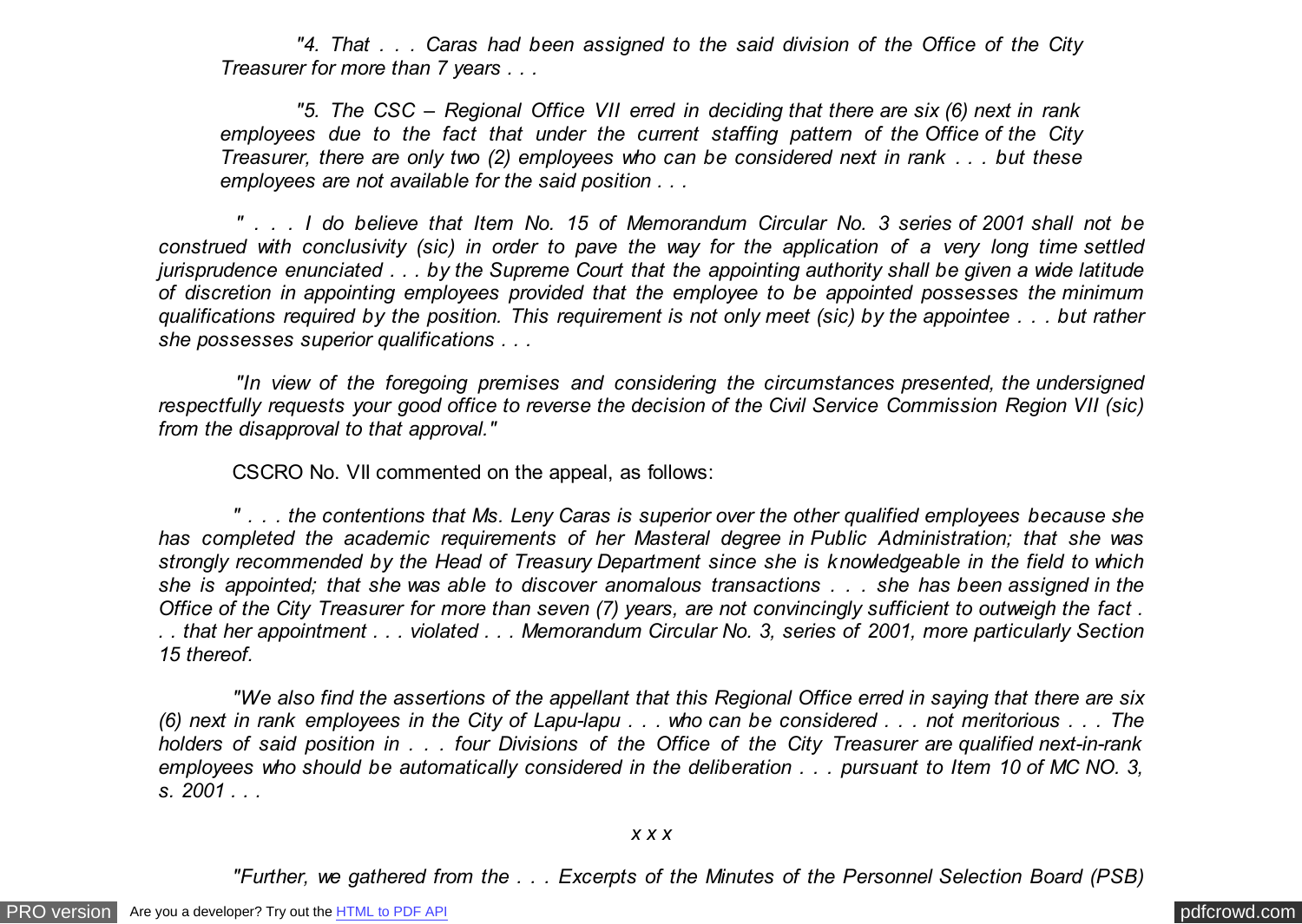*Meeting . . . that . . . Caras was the only applicant deliberated to the position . . . which clearly shows that the position was solely intended for her. Therefore, it cannot be said that she has superior qualifications and competence compared to the other next-in-rank employees bearing in mind that the other next-in-rank employees were not even given the chance to join the deliberation.*

*``*

 *"Finally, we would like to reiterate . . . that while the Supreme Court held that the appointing authority has a wide latitude . . . in appointing an employee . . . such discretionary power shall not be exercised arbitrarily and whimsically . . . "*

 Records show that on October 6, 2001, Mayor Radaza promoted Caras from the position of LTOO I to LTOO III with Salary Grades 11 and 18, respectively. On October 22, 2001, the CSC Field Office disapproved the said appointment on the ground that it violated Item No. 15 of CSC MC No. 3, s. 2001. In a letter dated October 26, 2001, the Mayor, through the City Treasurer, moved for the reconsideration of the said disapproval. However, the said motion was denied in a Decision dated October 29, 2001.

 On November 5, 2001, Mayor Radaza appealed the decision of the CSC Field Office to CSCRO No. VII. Subsequently, on November 22, 2001, the said Regional Office dismissed the said appeal. In affirming the findings of CSC Field Office, the Regional Office declared that Caras' appointment violated the Merit Selection Plan, which was submitted by the City of Lapu-lapu for CSC approval. The approved Merit Selection Plan limits the promotion of employees to a maximum of three (3) salary grades. Additionally, it ruled that the position of LTOO I is not the next-in-rank position to LTOO III which would have, otherwise, exempted such appointment from the coverage of the Plan. The Regional Office also observed that the Personnel Selection Board (PSB) did not evaluate the qualifications of all qualified employees occupying next-in-rank positions. In fact, only the application of Caras was evaluated by the PSB.

 On January 10, 2002, the Commission received the undated appeal of Mayor Radaza. Subsequently, in an order dated February 14, 2002, CSCRO No. VII was requested to comment on the appeal. In a letter dated March 13, 2002 (received by the Commission Proper on March 27, 2002), the said Regional Office submitted its comment.

Hence, the present appeal.

 The sole issue to be resolved is whether the disapproval of the promotional appointment of Caras from LTOO I to LTOO III is in order.

[PRO version](http://pdfcrowd.com/customize/) Are you a developer? Try out th[e HTML to PDF API](http://pdfcrowd.com/html-to-pdf-api/?ref=pdf) process and the community of the HTML to PDF API posterior and the community of the community of the community of the community of the community of the community Relevant to the instant appeal is **Item 10 of the Revised Merit Promotion Plan** (**Civil Service Commission Memorandum Circular No. 03, s. 2001**), which provides that *"for vacancies in the first and second levels, all qualified nextin-rank employees shall be automatically considered candidates for promotion to the next higher position."* The said provision is reproduced e*n toto* in the City of Lapu-lapu Merit Selection Plan. In the present case, the PSB of the City of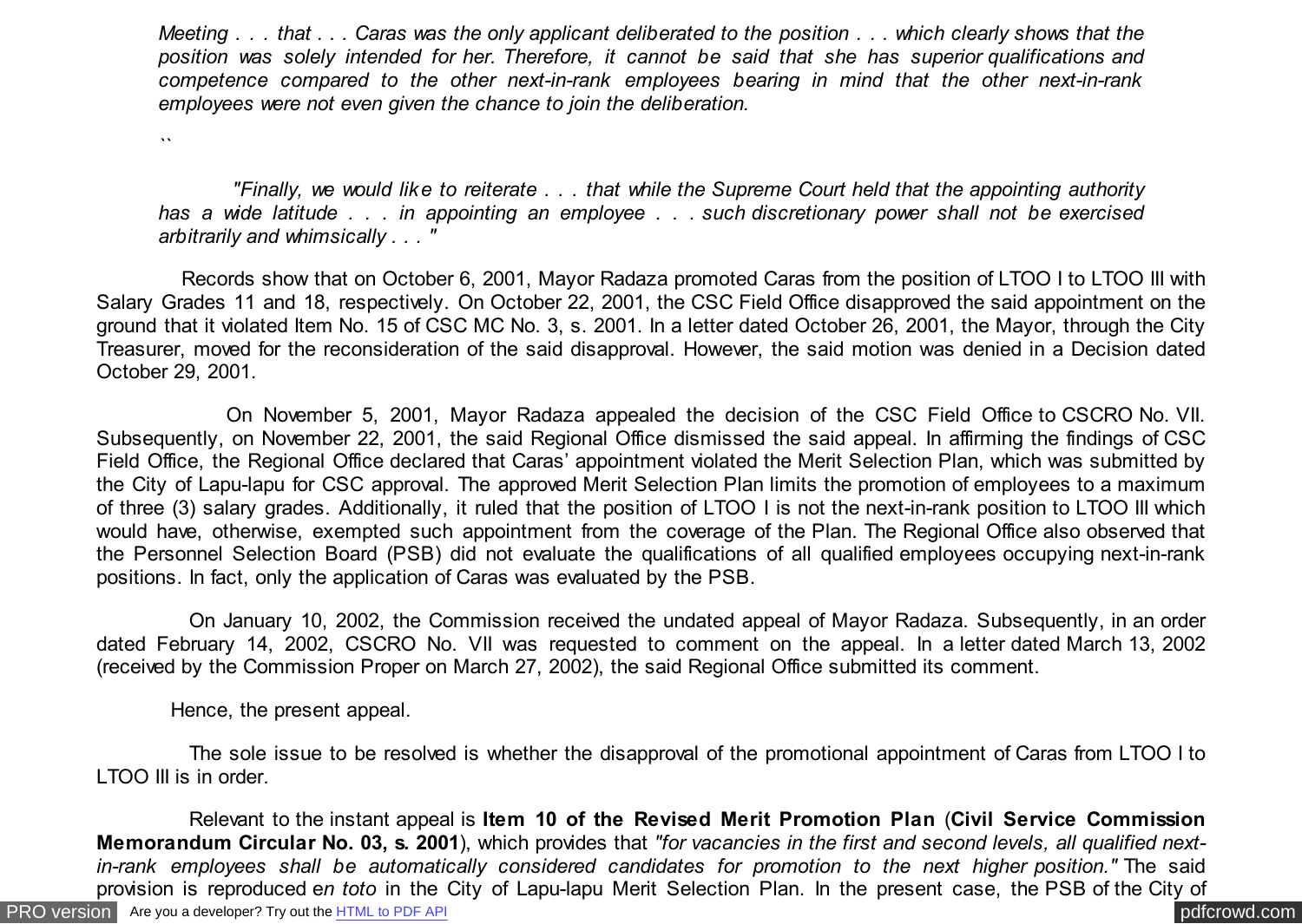Lapu-lapu failed to consider the next-in-rank employees for the position. Excerpts of the Minutes of the Lapu-lapu City PSB Meeting dated October 5, 2001 revealed that only Caras was considered for the position of LTOO III despite the fact that there are five (5) employees holding the position of LTOO II.

The relevant portions of the said deliberation read, as follows:

 *"The next application that was deliberated upon was the promotion of Mrs. Leny Caras from the position of LTOO I to LTOO III of the Office of the City Treasurer, to which after scrutiny of the credentials of the applicant and after considering that there was no other applicant to the position applied for and after being satisfied with the answers of the applicant to the questions propounded . . . moved to recommend Mrs. Caras to the City Mayor for possible appointment as LTOO III . . . "*

 Moreover, it must be mentioned that the promotion of Caras from LTOO I (Salary 11) to LTOO III (Salary Grade 18) which is more than three (3) salary grades higher than her previous position or a total of seven (7) salary grades higher also violated Item 15 of the Revised Policies on Merit Promotion Plan.

The said provision specifically provides:

 *"15. An employee may be promoted or transferred to a position which is not more than three (3) salary, pay or job grades higher than the employee's present position except in very meritorious, such as: if the vacant position is next-in-rank as identified in the System of Ranking Positions (SRP) approved by the head of agency, or the lone or entrance position indicated in the agency staffing pattern."*

 Neither would the promotion of Caras fall under the exceptions mentioned in the provision under consideration since the position she previously held, LTOO I, is not next-in-rank to the position to which she was appointed to. *Qualified Next-In-Rank* refers to the employee who is appointed under a permanent status to a position previously determined to be next-inrank to the vacancy and who meets the requirements for appointment thereto. As culled from the Organizational Chart of the Office of the City Treasurer dated October 31, 2001, there are five (5) employees holding the position of LTOO II, which is the next-in-rank position to the LTOO III. Moreover, there are two (2) other items for the position of LTOO I with incumbents who were not considered and evaluated for the promotional selection. For these reasons, the said position cannot be considered as the lone or entrance position indicated in the agency's staffing pattern.

 The claim of Mayor Radaza that the disapproval of the appointment of Caras is an encroachment of his discretionary power to appoint is not meritorious. True, appointing authorities, such as Mayor Radaza, are afforded wide latitude of discretion on whom to appoint from among those who possess the minimum qualifications required for the position. However, such authority is not absolute but subject to existing civil service law and rules. Possession by the appointee of the minimum qualifications is not the only criterion in determining whether the appointment issued to him by the appointing authority is valid. The appointing authority also has to comply with other existing civil service law and rules including policies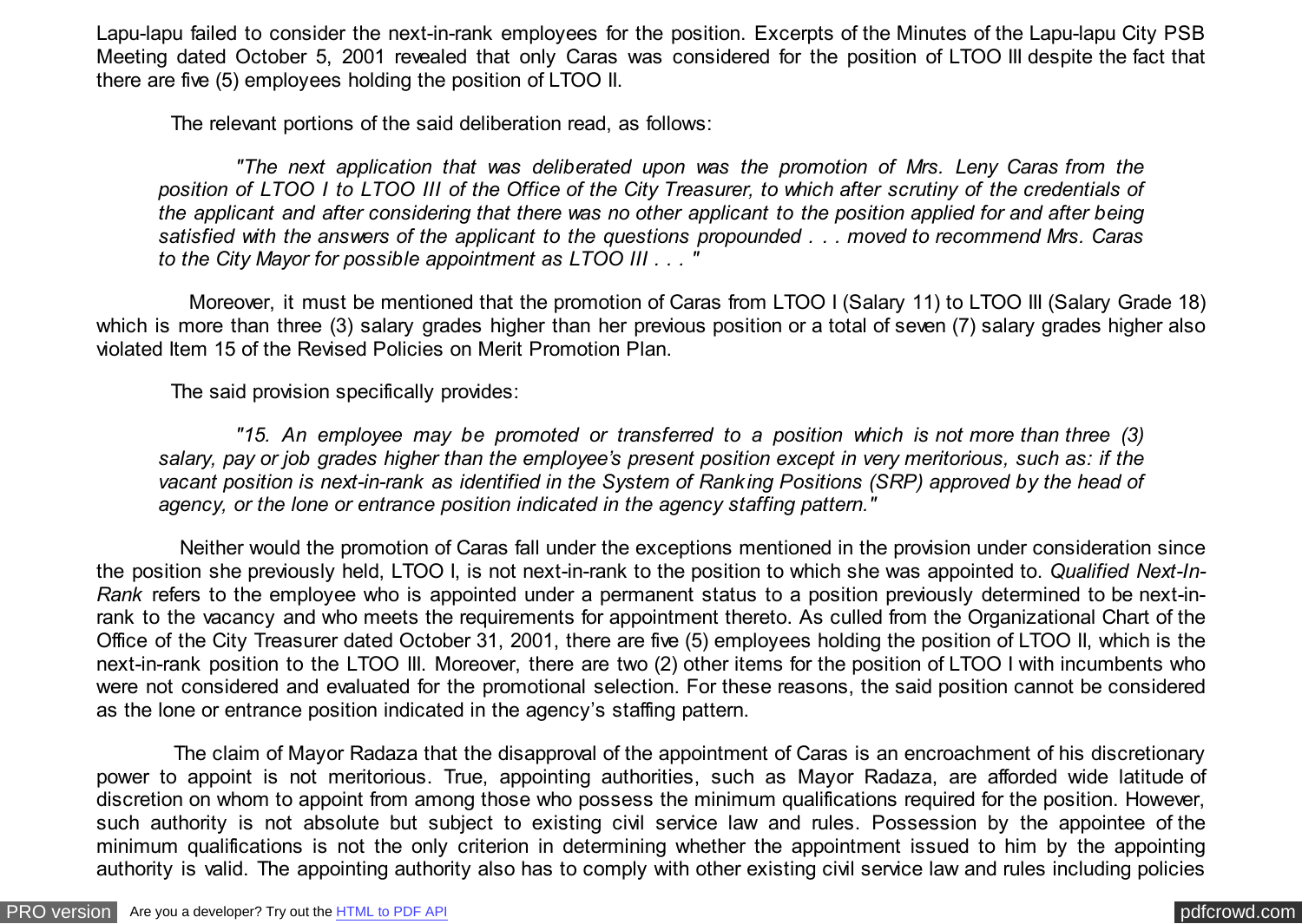on Merit Promotion/Selection Plan. Since the appointment issued by Mayor Radaza in favor of Caras was made in violation of the Merit and Selection Plan of the City of Lapu-lapu, the same is not valid.

 Lastly, the claim of Mayor Radaza that Caras should be appointed to the position of LTOO III since she was instrumental in the discovery of anomalous transactions made by a co-employee in the Licensing Division of Lapu-lapu City cannot be considered. In a Memorandum dated August 15, 2002, the Commission ordered CSCRO No. VII to conduct an investigation on the matter. Subsequently, on September 30, 2002, the said Regional Office submitted its report, as follows:

 *"2. According to Ms. Elena T. Pacaldo, City Treasurer of Lapu-lapu City, it was not really Leny Caras who discovered the anomalous transaction, but Ms. Pacaldo herself with the help of Leny Caras. An investigation on the matter was conducted pursuant to the order of Ernest H. Weigle, Jr., former Mayor of the City of Lapu-lapu which resulted in the finding of guilt of Mr. Alfredo Abing, former Local Treasury Operations Officer III, for Dishonesty. However, based on the documents presented and our interview of Mrs. Pacaldo, we are not convinced that Leny Caras was a part of the discovery of said anomalous transaction as there is no proof of the same."*

 **WHEREFORE,** the appeal of Lapu-lapu City Mayor Arturo O. Radaza is hereby **DISMISSED.** Accordingly, the decision of the Civil Service Commission Regional Office No. VII dated November 22, 2001 affirming the disapproval of the appointment of Leny A. Caras as Local Treasury Operations Officer III stands.

Quezon City, FEB 21 2003

(Original Signed) **JOSE F. ERESTAIN, JR.** Commissioner

(Original Signed) **KARINA CONSTANTINO-DAVID**  Chairman

(O.B.) **J. WALDEMAR V. VALMORES**